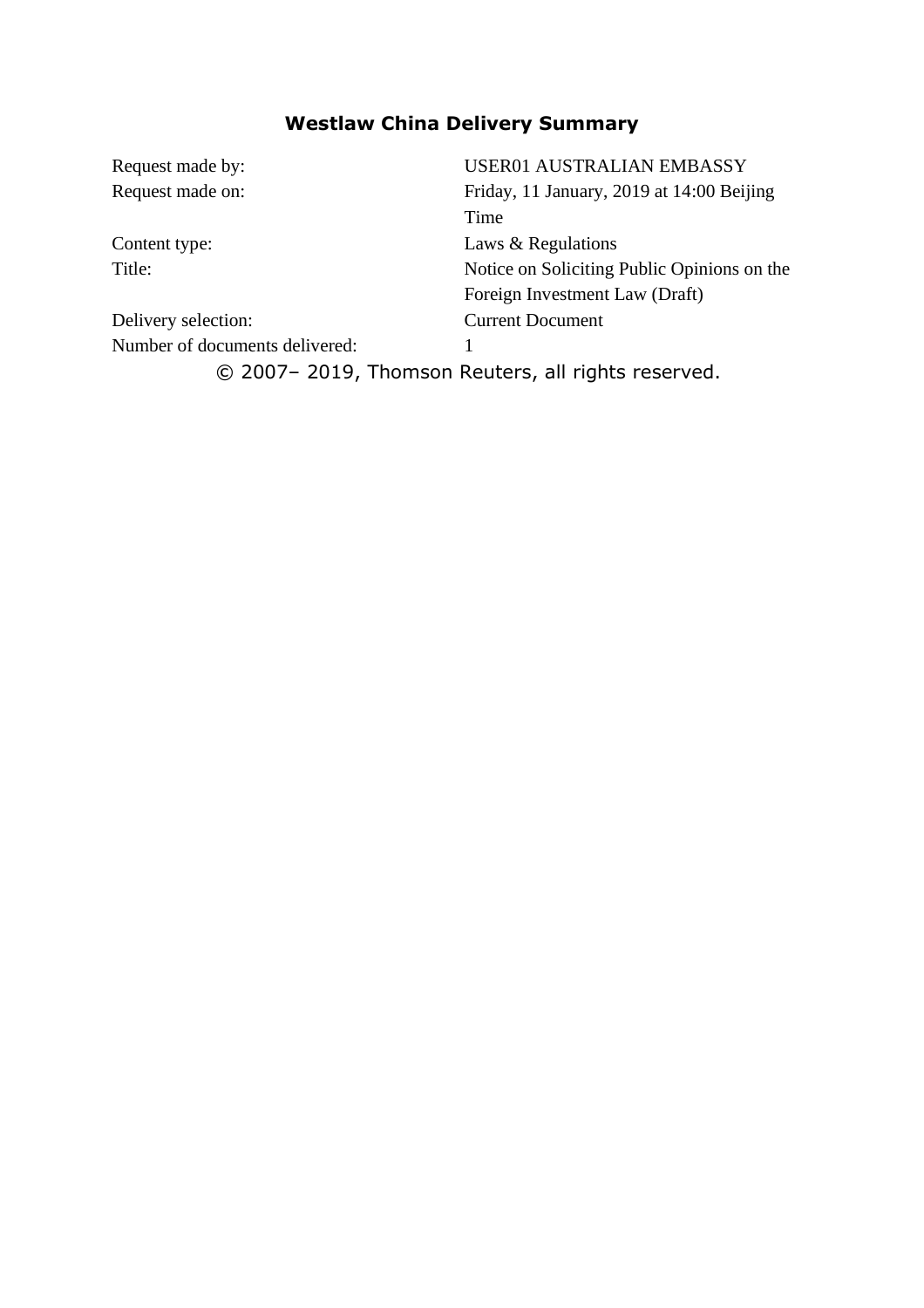# 外商投资法 (草案) 征求意见

## Notice on Soliciting Public Opinions on the Foreign Investment Law (Draft)

| 颁布机关:                            | 全国人民代表大会常务委员会                                               |
|----------------------------------|-------------------------------------------------------------|
| <b>Promulgating Institution:</b> | <b>Standing Committee of the National People's Congress</b> |

| 颁布时间:                     | 12/26/2018 |
|---------------------------|------------|
| <b>Promulgating Date:</b> | 12/26/2018 |
| 实施时间:                     | 0000       |
| <b>Effective Date:</b>    | 0000       |
| 效力状态:                     | 有效         |
| <b>Validity Status:</b>   | Valid      |

第十三届全国人大常委会第七次会议对《中华人民共和国外商投资法(草案)》进行了审议。现将 《中华人民共和国外商投资法(草案)》在中国人大网公布,社会公众可以直接登录中国人大网 (www.npc.gov.cn) 提出意见, 也可以将意见寄送全国人大常委会法制工作委员会 (北京市西城区前门 西大街1号, 邮编:100805。信封上请注明外商投资法草案征求意见)。征求意见截止日期:2019年2月  $24H<sub>o</sub>$ 

The Foreign Investment Law of the People's Republic of China (Draft), deliberated at the Seventh Session of the Standing Committee of the 13th National People's Congress ("NPC"), is hereby published on the website of the NPC. The public may directly submit comments through the website of the NPC (www.npc.gov.cn), or send comments by post to the Legislative Affairs Commission of the Standing Committee of the NPC (postal address: No. 1 Qianmen West Street, Xicheng District, Beijing, zip code: 100805; and the envelope shall be marked "comments on the Foreign Investment Law (Draft)"). Deadline for comments and opinions: February 24, 2019.

## 中华人民共和国外商投资法 (草案)

## Foreign Investment Law of the People's Republic of China (Draft)

## 第一章 总则

## **Chapter 1: General Provisions**

第一条 为了进一步扩大对外开放, 积极促进外商投资, 保护外商投资合法权益, 推动形成全面开 放新格局, 促进社会主义市场经济健康发展, 制定本法。

This Law is formulated with a view to further opening up to the outside world, **Article 1** actively promoting foreign investment, protecting the legitimate rights and interests of foreign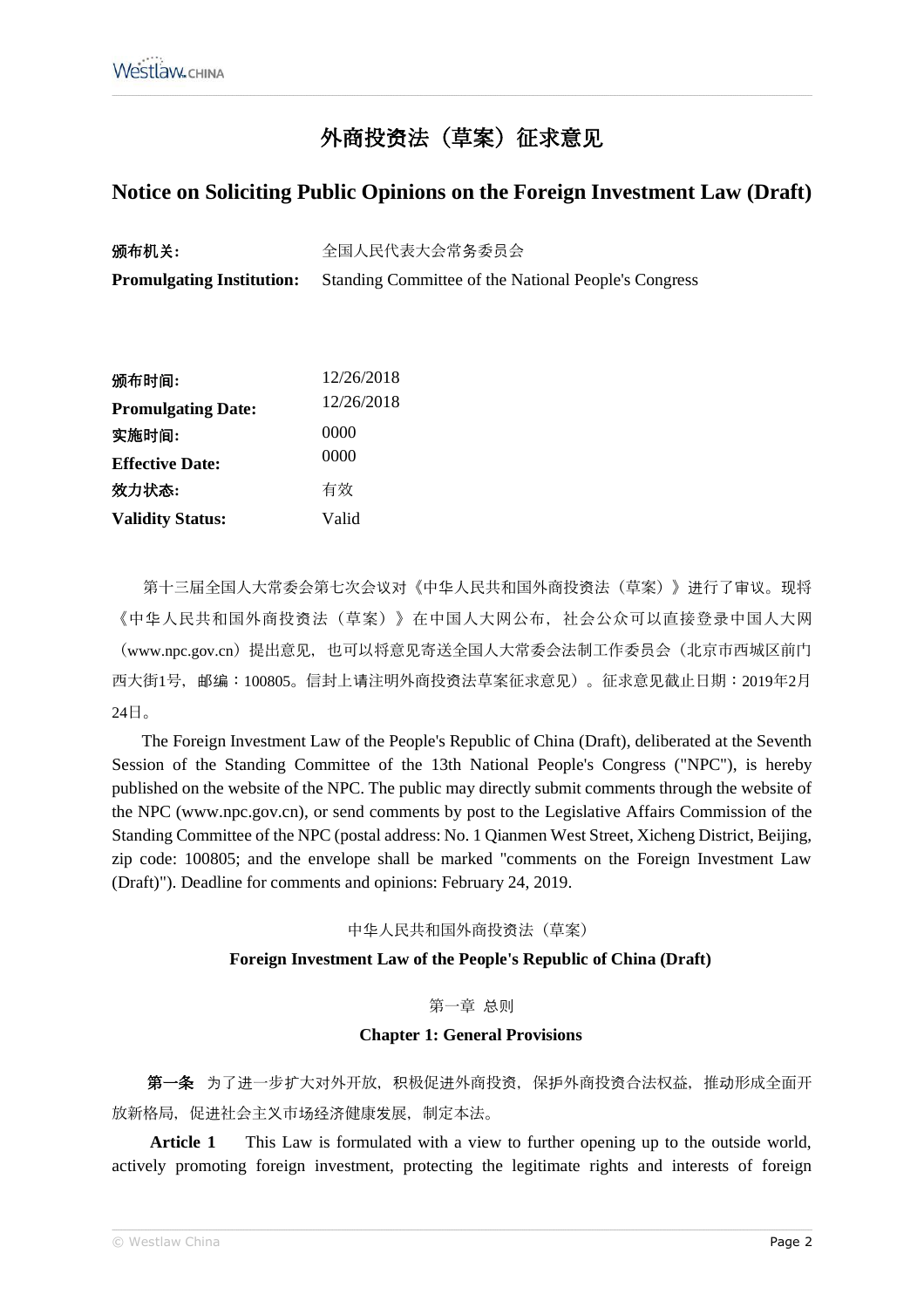investment, facilitating the formation of a new pattern of comprehensive opening-up, and promoting the healthy development of the socialist market economy.

第二条 在中华人民共和国境内(以下简称中国境内)的外商投资,适用本法。

**Article 2** This Law applies to foreign investment carried out within the territory of the People's Republic of China (hereinafter referred to as "in China").

本法所称外商投资,是指外国的自然人、企业和其他组织(以下称外国投资者)直接或者间接在中 国境内进行的投资活动,包括下列情形:

For the purpose of this Law, "foreign investment" means the investment activities carried out directly or indirectly by foreign natural persons, foreign enterprises and other foreign organizations (hereinafter referred to as "foreign investors") in China, including the following circumstances where:

(一)外国投资者单独或者与其他投资者共同在中国境内投资新建项目、设立外商投资企业或者增 加投资;

(1) Foreign investors, independently or jointly with other investors, invest in new projects, set up foreign-invested enterprises or increase investment in China;

(二)外国投资者通过并购方式取得中国境内企业的股份、股权、财产份额或者其他类似权益;

(2) Foreign investors obtain shares, equities, property shares or other similar rights and interests of Chinese domestic enterprises through mergers and acquisitions; and

(三)外国投资者通过法律、行政法规或者国务院规定的其他方式在中国境内投资。

(3) Foreign investors invest in China through other means stipulated in laws, administrative regulations or other provisions of the State Council.

本法所称外商投资企业,是指全部或者部分由外国投资者投资,依照中国法律在中国境内经登记注 册设立的企业。

For the purpose of this Law, "foreign-invested enterprises" mean enterprises registered and established in China in accordance with the Chinese laws, which are wholly or partly invested by foreign investors.

第三条 国家坚持对外开放基本国策,鼓励外国投资者依法在中国境内投资,提升利用外资的质量 和水平。

**Article 3** The State adheres to the basic national policy of opening up to the outside world, encourages foreign investors to invest in China in accordance with the law and raises the quality and level of foreign investment utilization.

国家实行高水平投资自由化便利化政策,建立和完善外商投资促进机制,营造稳定、透明、可预期 的投资环境。

The State implements policies to ensure high-level investment liberalization and facilitation, establishes and improves foreign investment promotion mechanisms, and creates a stable, transparent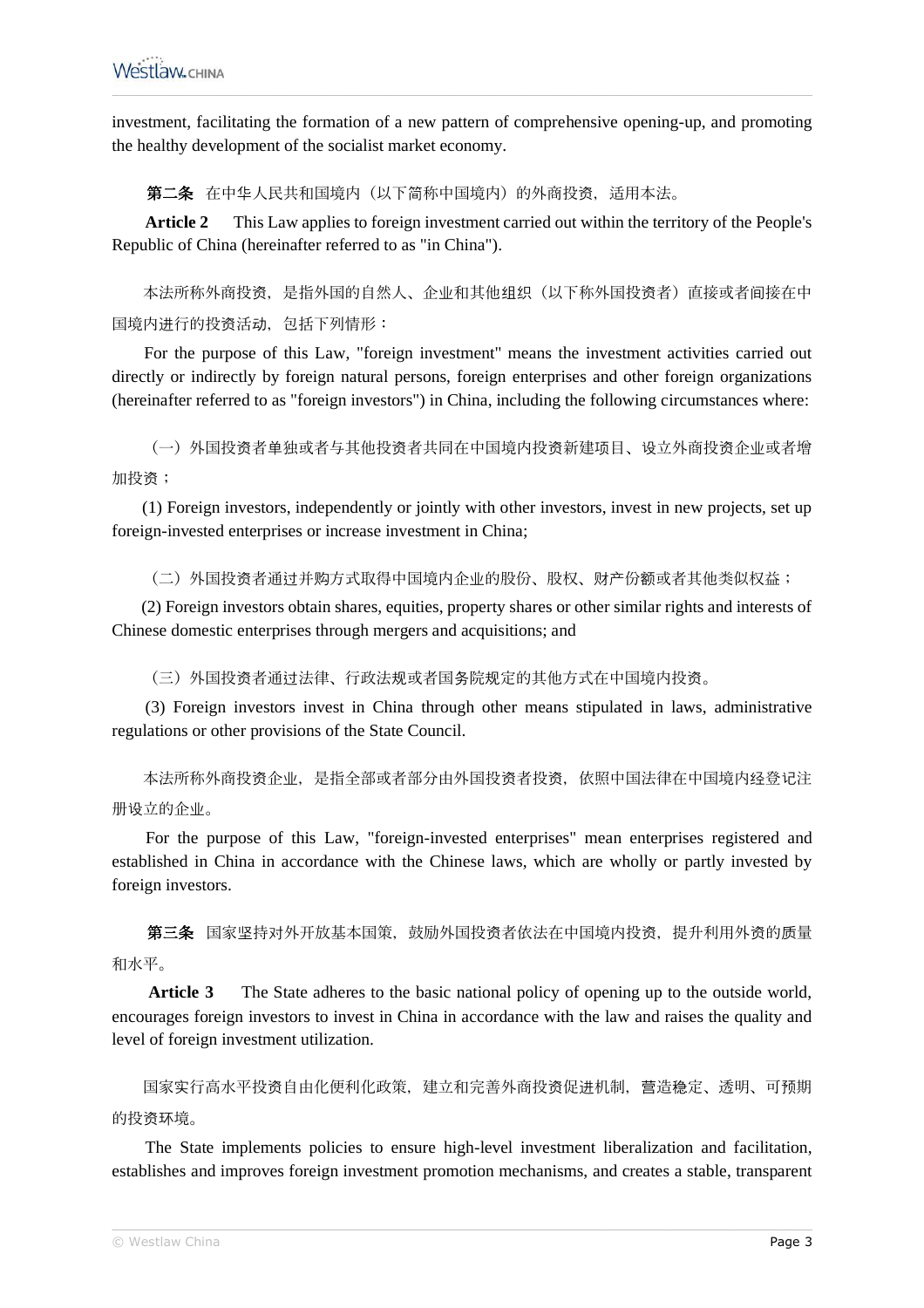and predictable investment environment.

第四条 国家对外商投资实行准入前国民待遇加负面清单管理制度;中华人民共和国缔结或者参加 的国际条约、协定对外国投资者待遇另有规定的,从其规定。

**Article 4** The State implements a system of pre-entry national treatment plus negative list for the administration of foreign investment. Where the international treaties or agreements concluded or acceded to by the People's Republic of China provide otherwise for the treatment of foreign investors, those provisions shall prevail.

前款所称负面清单,是指国家规定在特定领域对外商投资实施的准入特别管理措施。负面清单由国 务院发布或者批准发布。

For the purpose of the preceding paragraph, a "negative list" means the special administrative measures stipulated by the State for foreign investment's access to specific areas. The State Council shall be responsible for the issuance or approval of issuance of a negative list.

第五条 国家依法保护外国投资者在中国境内的投资、收益和其他合法权益。

**Article 5** The State protects the investment, incomes and other legitimate rights and interests of foreign investors in China in accordance with the law.

第六条 外国投资者、外商投资企业应当遵守中国法律法规,不得危害中国国家安全、损害社会公 共利益。

Article 6 Foreign investors and foreign-invested enterprises shall abide by Chinese laws and regulations and shall not endanger China's national security or harm the public interest.

第七条 国务院商务主管部门、投资主管部门按照职责分工,开展外商投资促进、保护和管理工作; 国务院有关部门在各自职责范围内,负责外商投资促进、保护和管理的相关工作。

**Article 7** The competent commerce department and the competent investment department under the State Council shall, according to the division of responsibilities, carry out the promotion, protection and administration of foreign investment; other relevant departments under the State Council shall be responsible for the foreign investment related promotion, protection and administration work within their respective functions and responsibilities.

县级以上地方人民政府有关部门依照法律法规和本级人民政府确定的职责分工,开展外商投资促进、 保护和管理工作。

The relevant departments of the local people's governments at or above the county level shall, in accordance with laws and regulations and the division of responsibilities determined by the people's government at the same level, carry out the promotion, protection and administration of foreign investment.

第八条 外商投资企业职工依法建立工会组织,开展工会活动,维护职工的合法权益。外商投资企 业应当为本企业工会提供必要的活动条件。

**Article 8** Employees of foreign-invested enterprises shall establish trade union organizations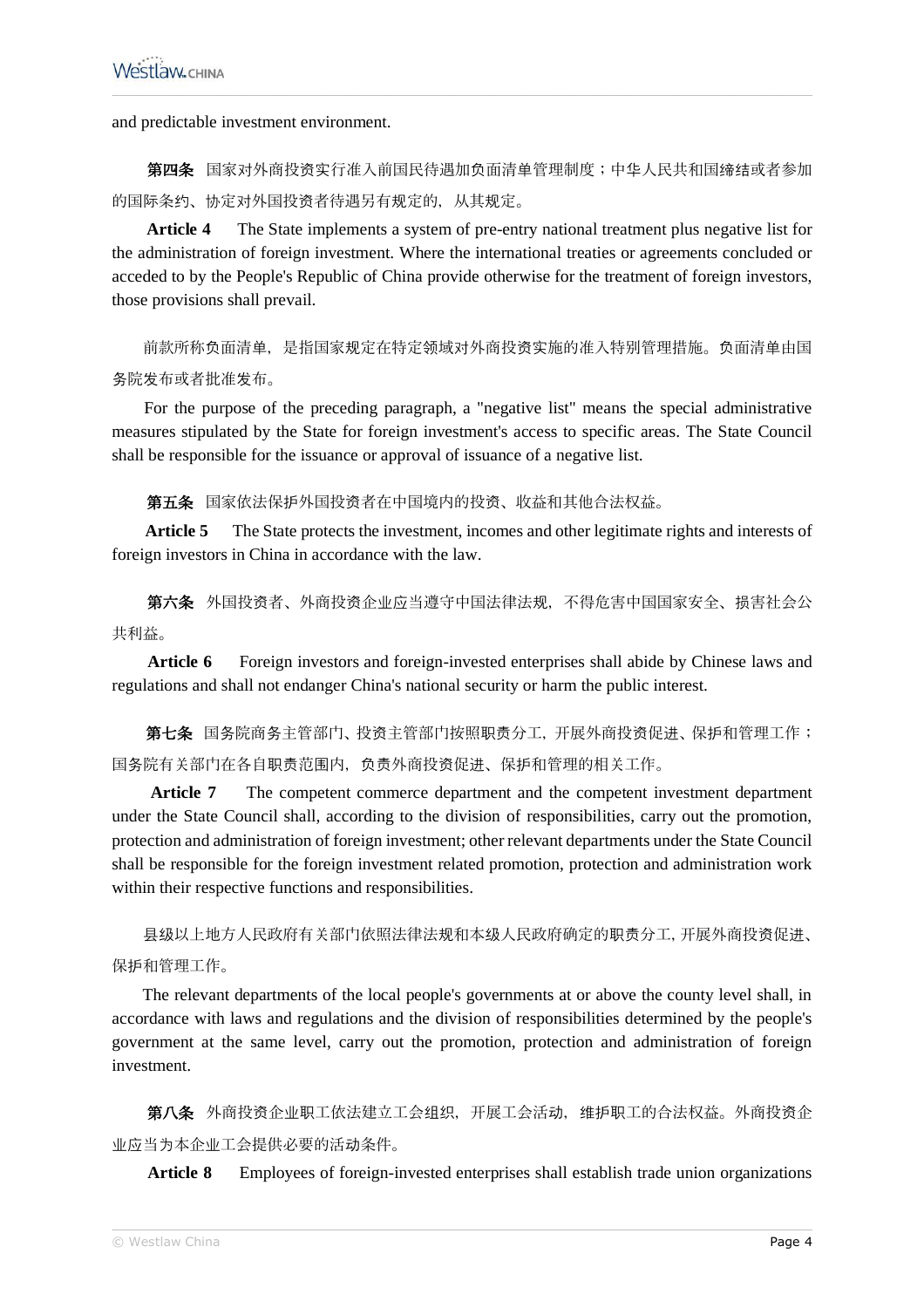according to law to carry out trade union activities and protect the legitimate rights and interests of employees. Foreign-invested enterprises shall provide necessary conditions for their trade unions to carry out activities.

#### 第二章 投资促进

### **Chapter 2: Investment Promotion**

第九条 除法律、行政法规另有规定外,国家支持企业发展的各项政策同等适用于外商投资企业。

**Article 9** The State's policies supporting enterprise development are equally applicable to foreign-invested enterprises, unless otherwise provided for by laws and administrative regulations.

第十条 制定与外商投资有关的法律、法规、规章,应当听取外商投资企业的意见和建议。

**Article 10** The relevant authorities shall hear opinions and suggestions from foreign-invested enterprises when formulating laws, regulations and rules related to foreign investment.

与外商投资有关的规范性文件、司法判决,应当依法及时公布。

Normative documents and judicial decisions related to foreign investment shall be announced in a timely manner according to law.

第十一条 国家建立健全外商投资服务体系,为外国投资者和外商投资企业提供法律法规、政策措 施、投资项目信息等方面的咨询和服务。

**Article 11** The State establishes a robust foreign investment service system to provide foreign investors and foreign-invested enterprises with advice and services concerning laws and regulations, policies and measures, and investment project information, etc.

第十二条 国家与其他国家和地区、国际组织建立多双边投资促进合作机制,加强投资领域的国际 交流与合作。

**Article 12** The State establishes multilateral and bilateral investment promotion and cooperation mechanisms with other countries, regions and international organizations to strengthen international exchanges and cooperation in investment.

第十三条 国家根据对外开放需要,在特定区域内实行外商投资试验政策措施,促进外商投资。

**Article 13** The State, in light of the needs of opening up to the outside world, implements foreign investment pilot policies and measures in specific regions to promote foreign investment.

国务院可以设立特殊经济区域,促进外商投资,扩大对外开放。

The State Council may set up special economic zones in order to promote foreign investment and expand the opening-up.

第十四条 国家根据国民经济和社会发展需要,采取优惠措施,鼓励和引导外国投资者在特定行业、 领域、地区投资。

**Article 14** The State, in light of the needs of national economic and social development, adopts preferential measures to encourage and guide foreign investors to invest in specific industries, fields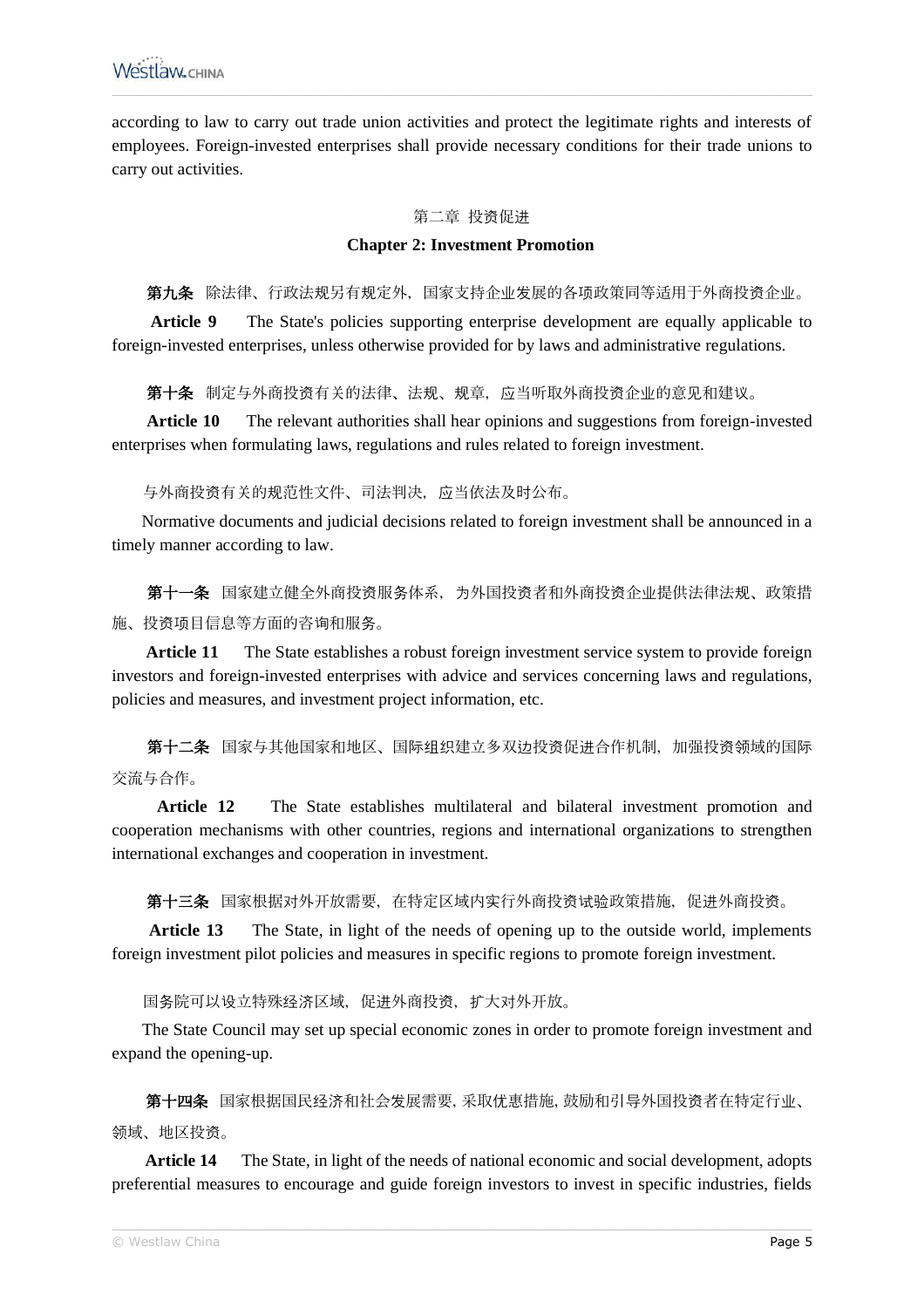and regions.

第十五条 外商投资企业平等参与标准化工作,标准制定应当强化信息公开和社会监督。

**Article 15** Foreign-invested enterprises participate in standardization work equally. Information disclosure and social supervision shall be strengthened in the standards development work.

国家制定的强制性标准平等适用于外商投资企业。

The mandatory standards formulated by the State shall be equally applicable to foreign-invested enterprises.

第十六条 国家保障外商投资企业公平参与政府采购活动。政府采购依法对外商投资企业在中国境 内生产的产品平等对待。

Article 16 The State guarantees that foreign-invested enterprises participate in government procurement activities fairly. Products produced by foreign-invested enterprises in China shall be treated equally according to law in government procurement activities.

第十七条 外商投资企业可以依法通过公开发行股票、公司债券等证券以及其他方式进行融资。

Article 17 Foreign-invested enterprises can raise funds through public issuance of stocks, corporate bonds and other securities in accordance with the law.

第十八条 地方各级人民政府可以在法定权限内制定外商投资促进政策。

**Article 18** Local people's governments at all levels may formulate foreign investment promotion policies within their legal powers.

第十九条 各级人民政府及其有关部门应当按照便利、高效、透明的原则,进一步提高外商投资服 务水平。

**Article 19** The people's governments at all levels and their relevant departments shall further improve the services for foreign investment according to the principles of convenience, efficiency and transparency.

有关主管部门应当编制和公布外商投资指引,为外国投资者和外商投资企业提供服务和便利。

The relevant competent authorities shall develop and publish foreign investment guidelines, and provide foreign investors and foreign-invested enterprises with services and conveniences.

## 第三章 投资保护

## **Chapter 3: Investment Protection**

第二十条 国家对外商投资不实行征收;在特殊情况下,根据社会公共利益需要对外商投资实行征 收的, 应当依照法定程序进行, 并给予公平、合理的补偿。

**Article 20** The State does not impose expropriation on foreign investment. Under special circumstances, if it requires imposing expropriation on foreign investment due to the needs of public interest, expropriation shall be imposed according to legal procedures, and the foreign-invested enterprises concerned shall receive fair and reasonable compensation.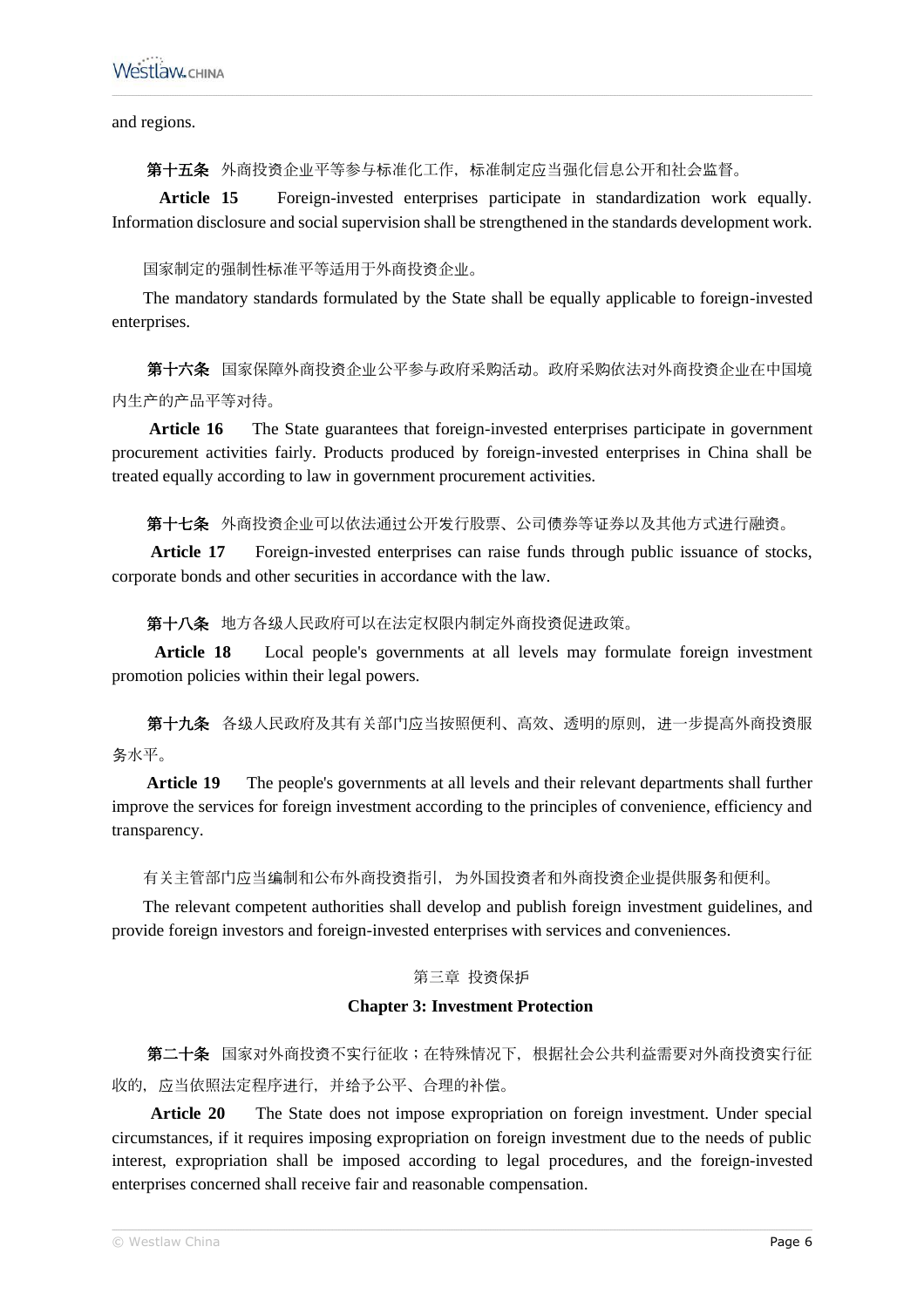第二十一条 外国投资者在中国境内的出资、利润、资本收益、知识产权使用费、依法获得的补偿 或者赔偿等,可以依法以人民币或者外汇自由转出。

**Article 21** A foreign investor's capital contribution, profits, capital gains, intellectual property rights (IPR) royalties, and indemnity or compensation received in China according to law may be freely transmitted to overseas in accordance with the law, denominated in Renminbi or foreign exchange.

第二十二条 国家依法保护外国投资者和外商投资企业的知识产权,保护知识产权权利人和相关权 利人的合法权益,鼓励基于自愿原则和商业规则开展技术合作。

**Article 22** The State protects the IPRs of foreign investors and foreign-invested enterprises in accordance with the law, protects the legitimate rights and interests of IPR holders and the related rights holders, and encourages technical cooperation carried out according to voluntary principles and business rules.

外商投资过程中技术合作的条件由投资各方协商确定,行政机关及其工作人员不得利用行政手段强 制转让技术。

The conditions for technical cooperation in the process of foreign investment shall be negotiated and determined by all parties to the investment; and the administrative organs and their staff shall not use administrative means to force the transfer of technology.

第二十三条 各级人民政府及其有关部门制定涉及外商投资的规范性文件,应当符合法律法规的规 定,不得违法减损外商投资企业的合法权益或者增加其义务,不得违法设置市场准入和退出条件、违法 干预或者影响外商投资企业的正常生产经营活动。

**Article 23** The people's governments at all levels and their relevant departments shall formulate normative documents concerning foreign investment conforming to the provisions of laws and regulations; shall not illegally impair or reduce the legitimate rights and interests of foreign-invested enterprises or increase their obligations; and shall not illegally set market access and exit conditions, or illegally interfere in or affect the normal production and operation activities of foreign-invested enterprises.

第二十四条 地方各级人民政府及其有关部门应当严格履行向外国投资者、外商投资企业依法作出 的政策承诺以及依法订立的各类合同。

**Article 24** Local people's governments at all levels and their relevant departments shall strictly abide by the policy commitments made to foreign investors and foreign-invested enterprises according to law and perform all types of contracts concluded therewith in accordance with the law.

因国家利益、社会公共利益需要改变政策承诺或者合同约定的,应当严格依照法定权限和程序进行, 并依法对外国投资者、外商投资企业因此受到的损失予以补偿。

If the national interests or public interests require the changes of the abovementioned policy commitments or contractual agreements, the changes shall be made in strict accordance with the statutory powers and procedures, and the foreign investors and foreign-invested enterprises that suffer losses therefrom shall be compensated according to law.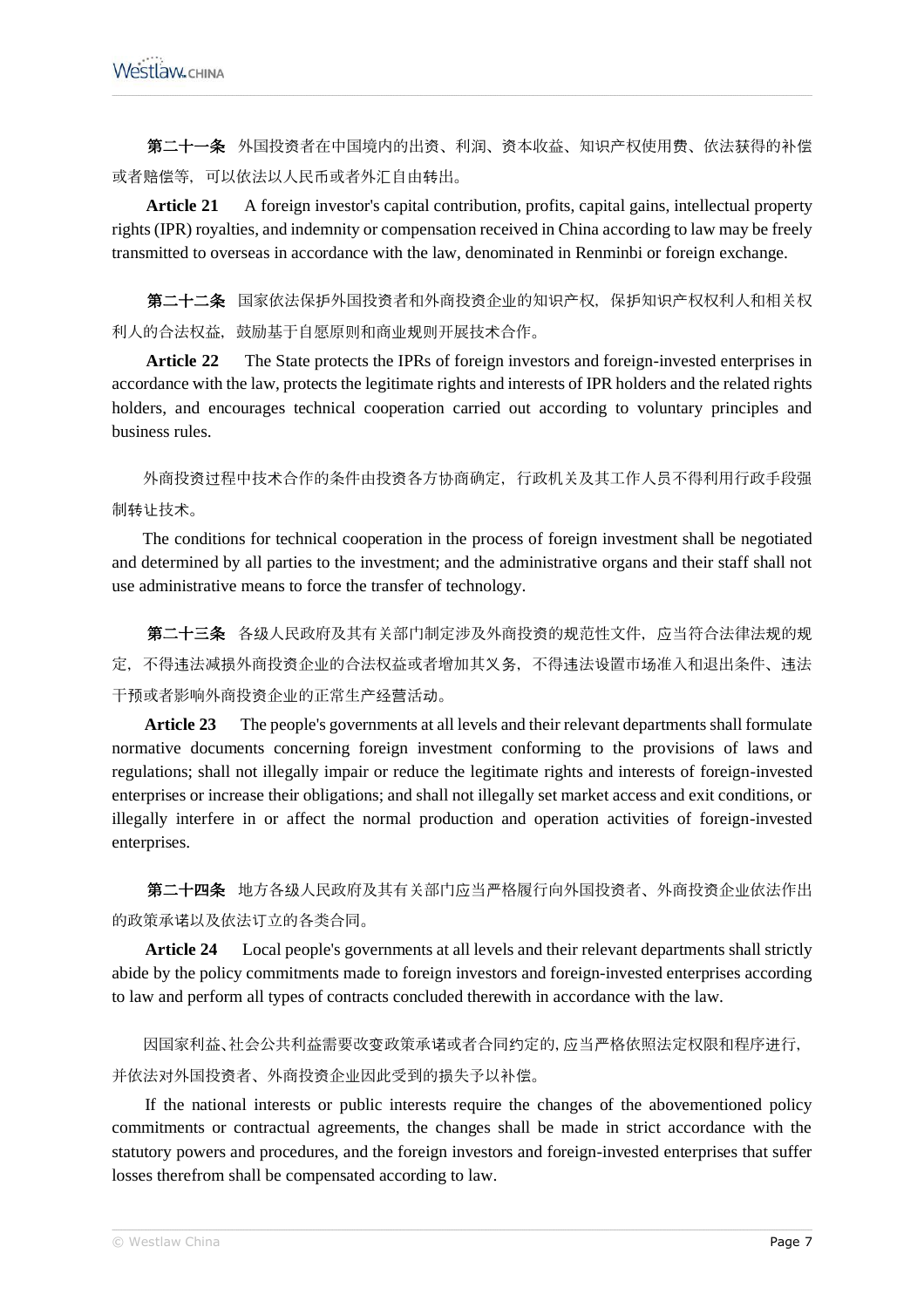第二十五条 国家建立外商投资企业投诉工作机制,协调完善外商投资企业投诉工作中的重大政策 措施,及时解决外商投资企业反映的问题。

**Article 25** The State establishes a complaint mechanism for foreign-invested enterprises, coordinates and improves major policy measures for handling foreign-invested enterprises' complaints, and promptly resolves problems reported by foreign-invested enterprises.

外商投资企业认为行政机关及其工作人员的行政行为侵犯其合法权益的,可以通过外商投资企业投 诉工作机制解决。

In the case that a foreign-invested enterprise believes that the administrative actions of an administrative organ and its staff members violate its lawful rights and interests, the case may be resolved through the complaint mechanism for foreign-invested enterprises.

第二十六条 外国投资者、外商投资企业可以依法成立和自愿参加商会、协会,依照法律法规和章 程的规定开展相关活动,维护自身合法权益。

**Article 26** Foreign investors and foreign-invested enterprises may voluntarily establish and join the chambers of commerce and associations according to law, carry out relevant activities in accordance with the provisions of laws, regulations and articles of association, and safeguard their own legitimate rights and interests.

#### 第四章 投资管理

## **Chapter 4: Investment Administration**

第二十七条 外商投资准入负面清单规定禁止投资的领域, 外国投资者不得投资。

**Article 27** Foreign investors are not allowed to invest in fields or sectors prohibited in the market access negative list for foreign investment.

外商投资准入负面清单规定限制投资的领域,外国投资者进行投资应当符合负面清单规定的条件。

Foreign investors that intend to invest in the fields subject to access restrictions stipulated in market access negative list for foreign investment shall satisfy the conditions stipulated in the negative list.

外商投资准入负面清单以外的领域,按照内外资一致的原则实施管理。

Foreign investment in fields or sectors not stipulated in the market access negative list for foreign investment shall be managed according to the principle of treating Chinese domestic investment and foreign investment equally.

第二十八条 外商投资项目的核准、备案,按照国家有关规定执行。

**Article 28** The review and approval and record-filing of foreign investment projects shall be carried out according to the relevant provisions of the State.

第二十九条 外国投资者投资依法需要取得许可的行业、领域的,应当依法办理相关许可手续。

**Article 29** If a foreign investor intends to invest in an industry or field that a license is required according to law, the investor shall go through the relevant licensing procedures in accordance with the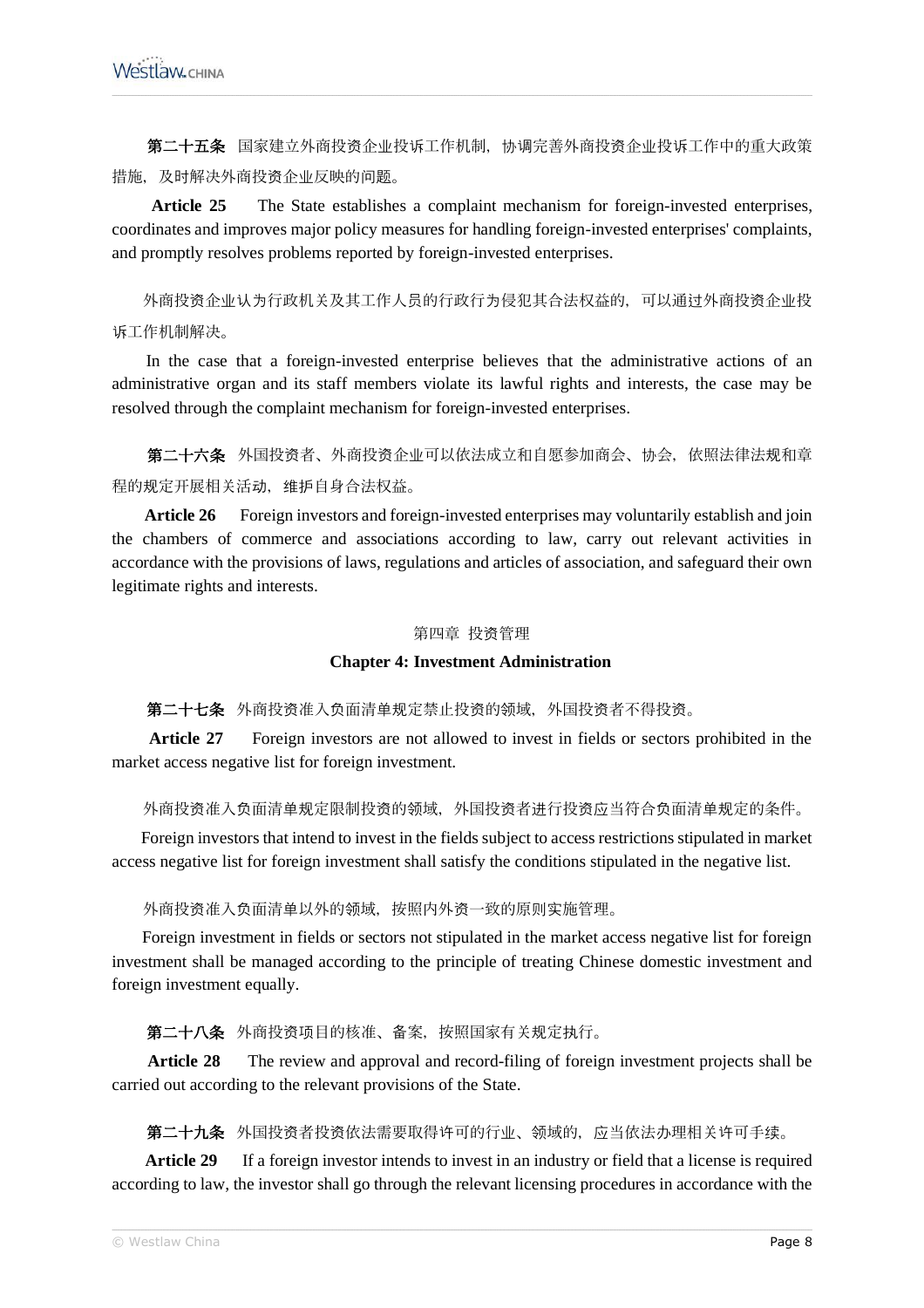law.

除法律、行政法规另有规定外,有关主管部门应当按照与内资一致的条件和程序,审核外国投资者 的许可申请。

Unless otherwise stipulated by laws and administrative regulations, the relevant competent authorities shall, according to the same conditions and procedures for Chinese domestic investment, review the applications for license filed by foreign investors.

许可需要同一主管部门内设的多个机构办理的,应当确定一个机构统一受理许可申请,统一送达许 可决定;许可依法由两个以上主管部门分别实施的,有关主管部门应当优化、整合办理流程,通过统一 受理、联合办理、信息共享等方式为外国投资者申请许可提供便利。

Where the applications for license need to be handled by several institutions within the same competent department, the competent department shall decide to appoint one institution to uniformly accept the applications and uniformly serve the application decisions on the applicants; If the applications for license need to be handled by two or more competent authorities in accordance with the law, the relevant competent departments shall optimize and integrate the handling procedures, and by means of uniform acceptance, joint processing, and information sharing, provide convenience to foreign investors in applying for licenses.

第三十条 外商投资企业的登记以及税收、会计、外汇等事宜,依照有关法律、行政法规和国家有 关规定办理。

**Article 30** A foreign-invested enterprise's registration, taxation, accounting and foreign exchange matters shall be handled according to the relevant laws, administrative regulations, and the relevant provisions of the State.

第三十一条 国家建立外商投资信息报告制度,信息报告的内容和范围按照确有必要、严格控制的 原则确定。外国投资者或者外商投资企业通过企业登记系统以及企业信用信息公示系统向商务主管部门 报送投资信息;通过部门信息共享能够获得的投资信息,不得再行要求报送。

**Article 31** The State establishes a foreign investment information reporting system, and the content and scope of the information report shall be determined according to the principles of necessity and strict control. Foreign investors or foreign-invested enterprises shall submit investment information to the competent commerce authorities through the enterprise registration system and the enterprise credit information disclosure system. Investment information that can be obtained through the departmental information sharing system shall no longer be required to be submitted separately.

第三十二条 除法律另有规定外,有关主管部门应当按照内外资一致的原则对外商投资企业实施监 督检查。

**Article 32** Unless otherwise stipulated by law, relevant competent authorities shall conduct supervision and inspection of foreign-invested enterprises according to the principle of treating Chinese domestic investment and foreign investment equally.

第三十三条 国家建立外商投资安全审查制度,对影响或者可能影响国家安全的外商投资进行安全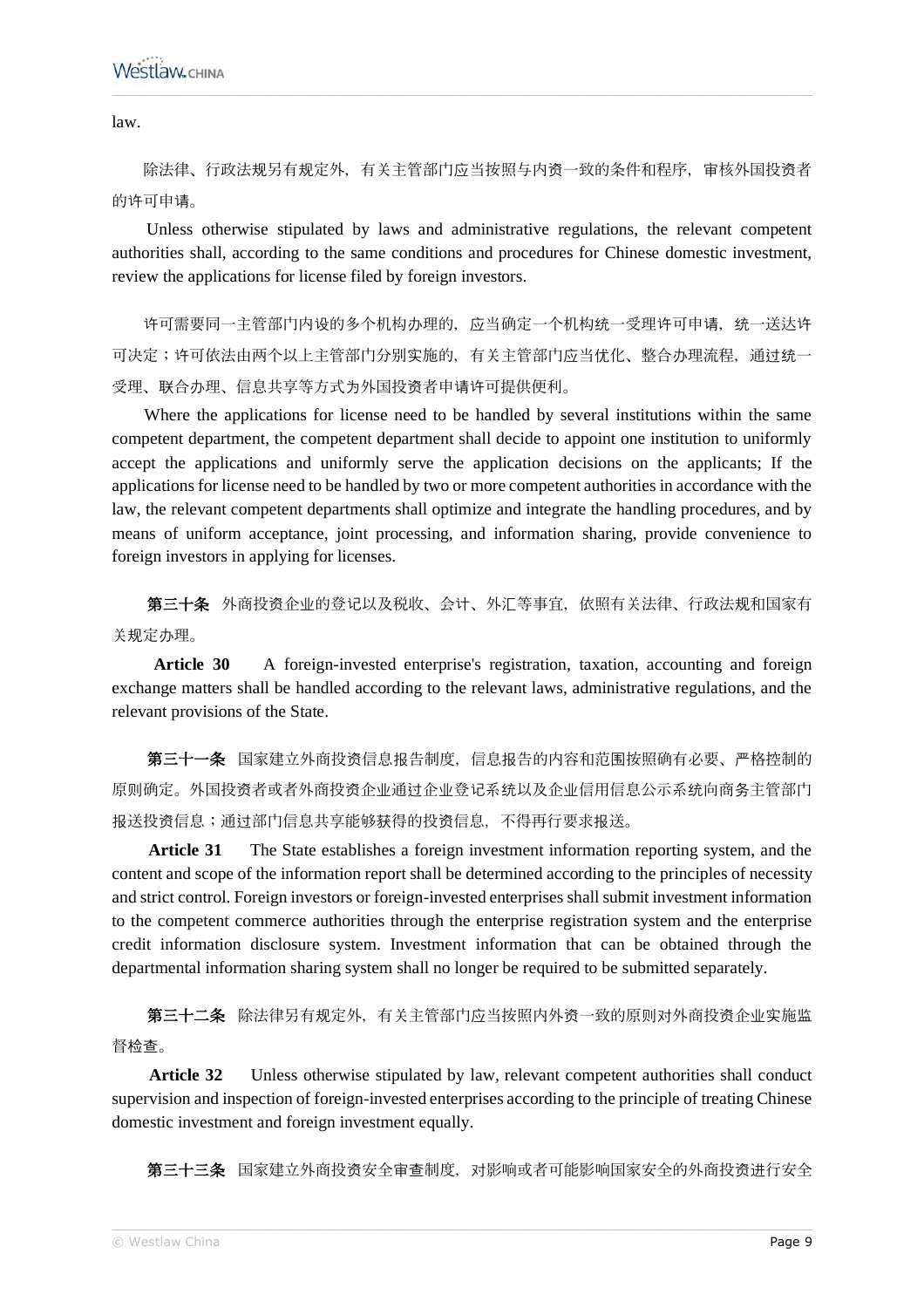审查。

**Article 33** The State establishes a foreign investment security review system to conduct security reviews of foreign investment that affects or may affect the national security.

## 依法作出的安全审查决定为最终决定。

The security review decision rendered according to law is the final decision.

## 第五章 法律责任

### **Chapter 5: Legal Liability**

第三十四条 政府有关部门工作人员在外商投资促进、保护和管理工作中滥用职权、玩忽职守、徇 私舞弊的,依法给予处分;构成犯罪的,依法追究刑事责任。

**Article 34** Where a staff member of the relevant governmental department abuses his powers, neglects his duties or engages in malpractices for personal gains when carrying out foreign investment promotion, protection and administration work, he shall be punished according to law; if the aforesaid conduct constitutes a crime, the violator shall be held criminally liable according to law.

第三十五条 外国投资者投资外商投资准入负面清单规定禁止投资的领域的,由有关主管部门责令 停止投资活动,限期处分股份、资产或者采取其他必要措施,恢复到实施投资前的状态;有违法所得的, 没收违法所得。

Article 35 Where a foreign investor invests in a field or sector prohibited in the market access negative list for foreign investment, the relevant competent department shall order the foreign investor to stop the investment activities, dispose of the shares or assets or take other necessary measures within a specified time limit, and restore to the status which is before the occurrence of the aforesaid investment; the illegal gains, if any, shall be confiscated.

外国投资者的投资活动违反外商投资准入负面清单规定的限制性准入特别管理措施的,由有关主管 部门责令改正,采取必要措施满足准入特别管理措施的要求;拒不改正的,依照前款规定处理。

Where the investment activities of a foreign investor violate the special administration measures for access restrictions stipulated in the negative list for foreign investment, the relevant competent department shall order the investor to make corrections and take necessary measures to meet the requirements stipulated in the aforesaid special management measures; if the investor refuses to make corrections, provisions of the preceding paragraph shall apply.

第三十六条 对外国投资者、外商投资企业违反法律、法规的行为,由有关部门依法查处,并按照 国家有关规定纳入有关信用信息系统,实施联合惩戒。

**Article 36** Where a foreign investor or foreign-invested enterprise violates any laws or regulations, the relevant department shall investigate and deal with the violation according to law, and incorporate the same in the relevant credit information system according to the relevant provisions of the State to implement joint disciplinary action.

第六章 附则